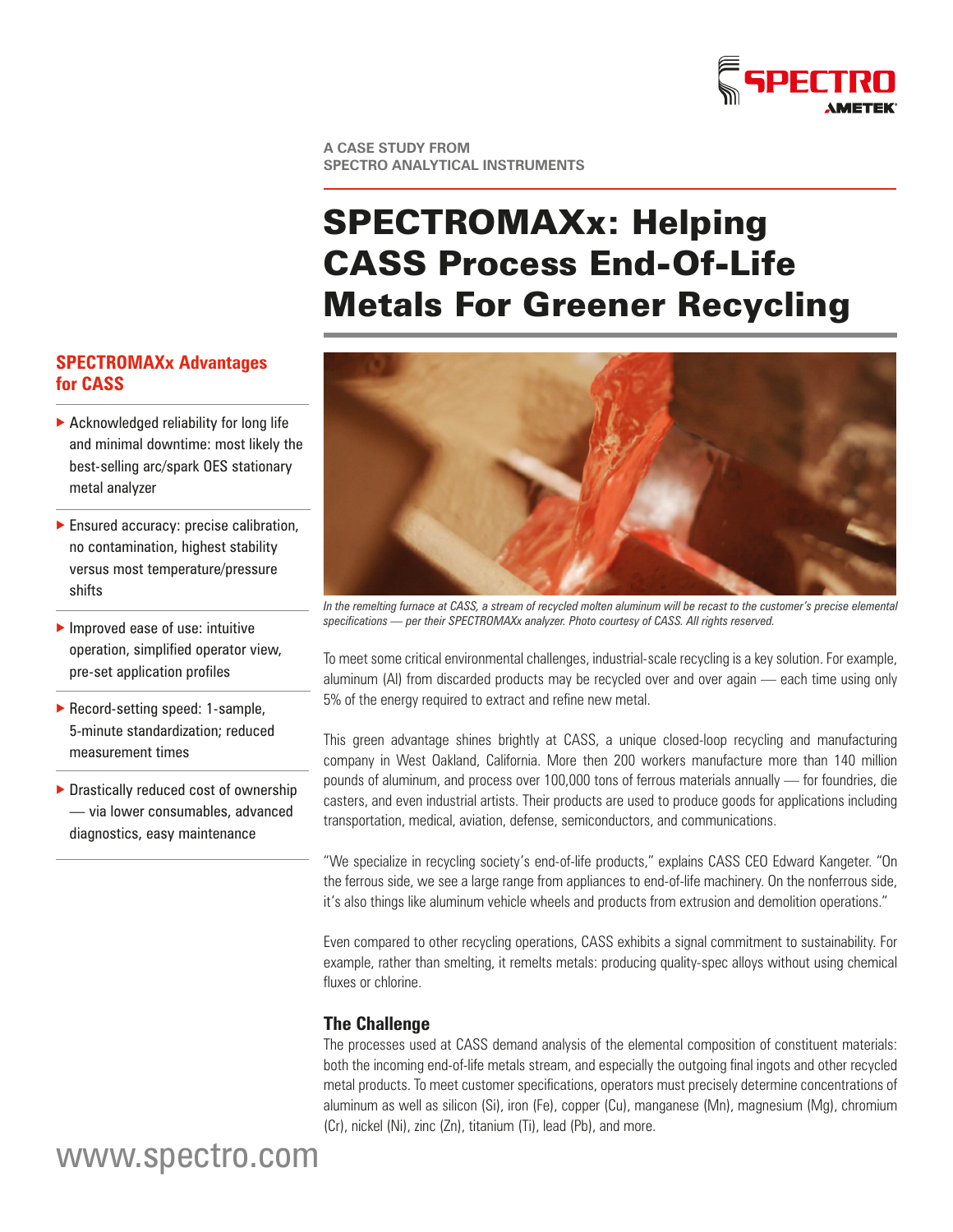



CASS had utilized a spectrometer for these analyses since its beginning. But eventually, their original instrument no longer sufficed.

"It was huge," Kangeter recalls. "More importantly, with the growth of our operations and increased analytical demands, it was not as efficient and accurate as we needed. So I spoke to other people in the industry that I knew were running best-of-class operations.

"One instrument came highly recommended."

### **The Solution**

In 2015, CASS installed a SPECTROMAXx analyzer in its onsite lab. "The most important factors for us were the consistency of uptime and the quality of reporting capability," Kangeter says.

Its record reliability has helped make SPECTROMAXx perhaps the industry's best-selling arc/spark optical emission spectrometry (OES) analyzer — with more than 13,500 installed. Its fast, precise, cost-effective measurements add essential certainty in critical applications such as recycling and foundries, which demand productivity, traceability, and profitability at every step.

Users get easy access to highly accurate, ultrafast information so they can react to changing process conditions. The instrument's famously solid design resists fluctuations due to ambient temperature changes. SPECTROMAXx also provides drastically reduced cost of ownership — with lower consumables such as argon (Ar), plus advanced diagnostics and easy maintenance to increase availability and prevent expensive downtime.

### **The Results**

According to Shaun Caughell, CASS furnace operations manager: "SPECTROMAXx is supplying us with chemical analyses of whatever we test on it — samples from our manufacturing process or inbound materials, ferrous or nonferrous. For example, for alloys, our customers provide specs on whatever alloy they want us to cast-produce for them. We're always working within a range of elements and impurities the customer specifies. So we depend on the instrument's accuracy, reliability, and ease of use."

"SPECTROMAXx is an important and critical path to our ability to manufacture chlorine-free, chemical-free alloy," says Kangeter. "Through exact analysis, it allows us to ensure quality control, so we can market our alloy in a tighter elemental range — which provides a premium price in the marketplace.

"We encourage our clients to use it when receiving end metals, and to qualify what we ship them. So we're all on the same platform, using the same standards."

Finally, Kangeter praises SPECTRO's service. "Their preventive maintenance program is excellent — and is a large part of why we have the uptime and efficiency we have achieved.

"We are working with the city of Oakland to relocate and build a new site: a greenfield facility. So to facilitate increased production capacity, we're purchasing additional SPECTROMAXx instruments!"

### **About CASS**

CASS is a unique closed-loop recycling and manufacturing company in West Oakland, California, USA. Founded in 1969, today it employs 200+ team members to manufacture over 140 million pounds of aluminum and process over 100,000 tons of ferrous annually. It's committed to reducing its environmental impact through recycling end-of-life metals and producing sustainable aluminum products.

### **About SPECTRO**

SPECTRO is one of the world's leading suppliers of analytical instruments. Its advanced analyzers use optical emission spectrometry (arc/spark OES, ICP-OES), X-ray fluorescence spectrometry (XRF), and inductively coupled plasma mass spectrometry (ICP-MS) technologies in the elemental analysis of materials for industry, research, and academia. SPECTRO also is committed to enabling a sustainable circular economy.